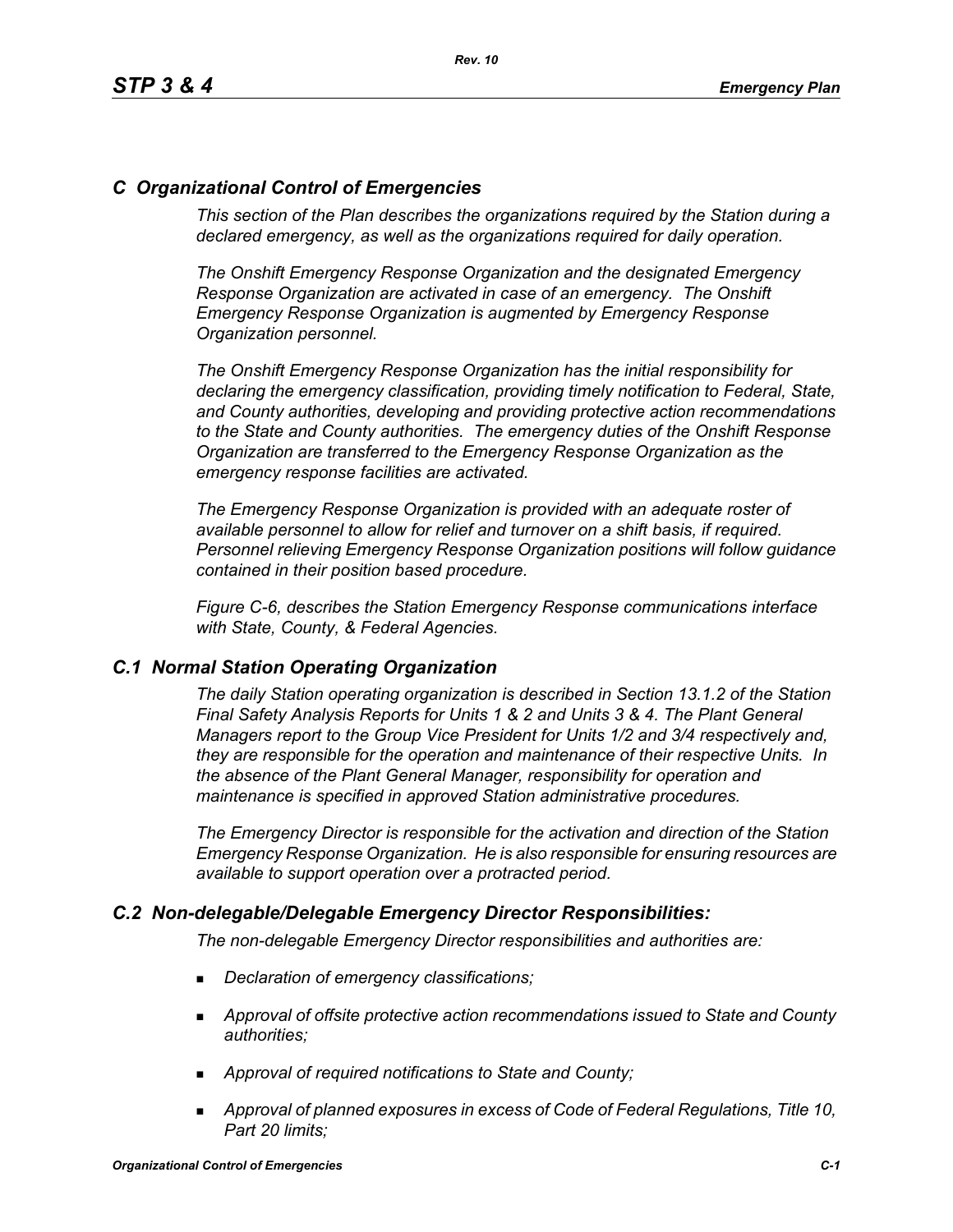- *Authorizing the use of Potassium Iodide;*
- *Approval of departures from license conditions per Code of Federal Regulations, Title 10, Part 50.54(x) for emergency response activities NOT related to Control Room Operation actions.*
- *Declaring entry into the Severe Accident Management Guidelines.*

*The delegable Emergency Director responsibilities and authorities are:*

- *Requesting of Federal assistance through the NRC;*
- *Approval of press releases prior to issuance;*
- *Approval of required notifications to the NRC;*
- *Approval of commitments to the NRC.*

*These responsibilities and authorities shall be transferred from the Shift Supervisor, who may initially assume the role of Emergency Director at the onset of the emergency, to the Technical Support Center Manager or the Emergency Operations Facility Director as each assumes responsibilities and authorities of the Emergency Director.*

### *C.3 On-shift Emergency Response Organization*

*Should an emergency be declared, the Shift Supervisor (Emergency Director) activates the Onshift Emergency Response Organization from the normal operating staff. The individuals constituting the Onshift Emergency Response Organization will assume their respective titles and the responsibilities for their position until relieved as necessary.*

*The Onshift Emergency Response Organization is composed of members of the Plant Operations staff, the Shift Technical Advisor, Health Physics, Chemistry, Maintenance, Plant Protection, and Emergency Response Teams. The Onshift Emergency Response Organization may be supplemented as needed by the Emergency Director as required by the situation. The onshift complement provides for the capability of 24 hours per day emergency response. Positions for the Onshift Emergency Response Organization are depicted in Figure C-1. The Onshift Emergency Response Organization meets the personnel requirements of NUREG-0654/FEMA-REP-1, Rev. 1, Section B, Table B-1. The duties of the onshift complement, as an initial Emergency Response Organization, are similar to their normal duties, except as described below.*

### *C.3.1 Shift Supervisor*

*The Shift Supervisor initially assumes the position of Emergency Director until relieved by the Technical Support Center Manager or the Emergency Operations Facility Director. The key responsibilities of the Emergency Director are:*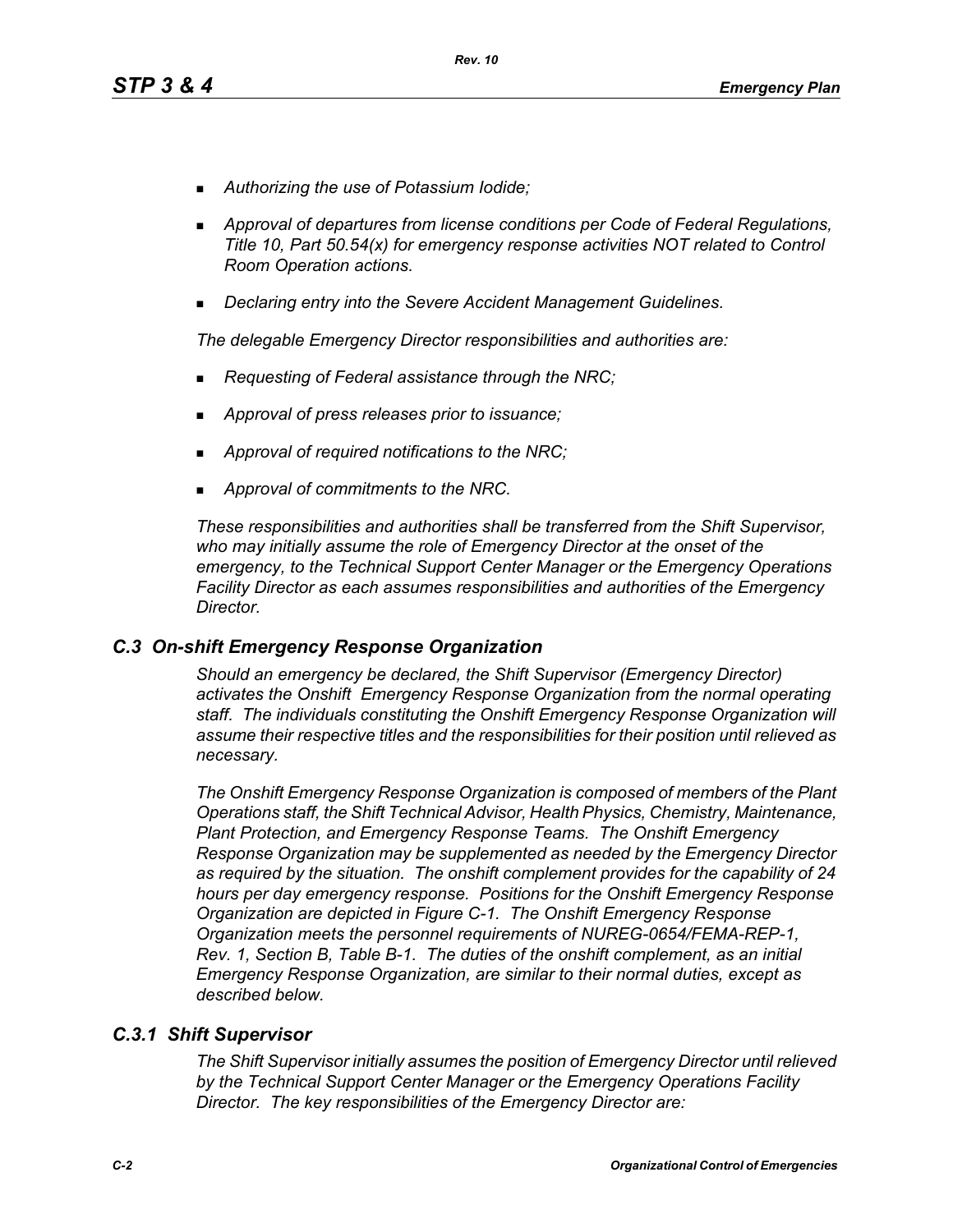- *Recognize, classify, and declare the emergency condition;*
- *Completing notifications and making protective action recommendations to offsite agencies;*
- *Directing onsite emergency response activities, monitoring plant conditions for changes in Emergency Action Levels and emergency classifications, and directing Control Room response to mitigate the emergency condition.*
- **Diangleh Emergency Director responsibilities and authorities are assumed by the** *Technical Support Center Manager or Emergency Operations Facility Director, the Shift Supervisor remains in the Control Room, but reports to the Operations Manager.*

### *C.3.2 Acting Radiological Manager*

*An onshift senior radiological protection technician shall assume the position of Acting Radiological Manager until relieved by the Radiological Manager in the Technical Support Center. The Acting Radiological Manager reports via telephone to the Emergency Director in the Control Room at an Unusual Event and assists with the activation of the Operations Support Center at an Alert or higher emergency classification. The key responsibilities of the Acting Radiological Manager are:*

- *Assessing Station radiological and environmental conditions;*
- *Responding to radiological problems;*
- *Identifying special radiological protective measures;*
- *Determining special Radiation Work Permit requirements;*
- *Verifying emergency classification if based on radiological Emergency Action Levels;*
- *Reviewing and recommending emergency exposures to emergency response personnel in excess of Code of Federal Regulations, Title 10, Part 20 limits;*
- *Ensuring adequate inventories of radiological supplies, equipment, and Radiation Protection personnel are available.*
- *Providing prompt dose projection when requested.*

*During an Alert or higher emergency classification, the Acting Radiological Manager, after being relieved of responsibility and authority by the Radiological Manager in the Technical Support Center, assumes the responsibilities of the Assistant Radiological Coordinator in the Operations Support Center.*

## *C.3.3 Acting Security Manager*

*The onshift Security Force Supervisor assumes the position of Acting Security Manager until relieved by the Security Manager in the Technical Support Center. The*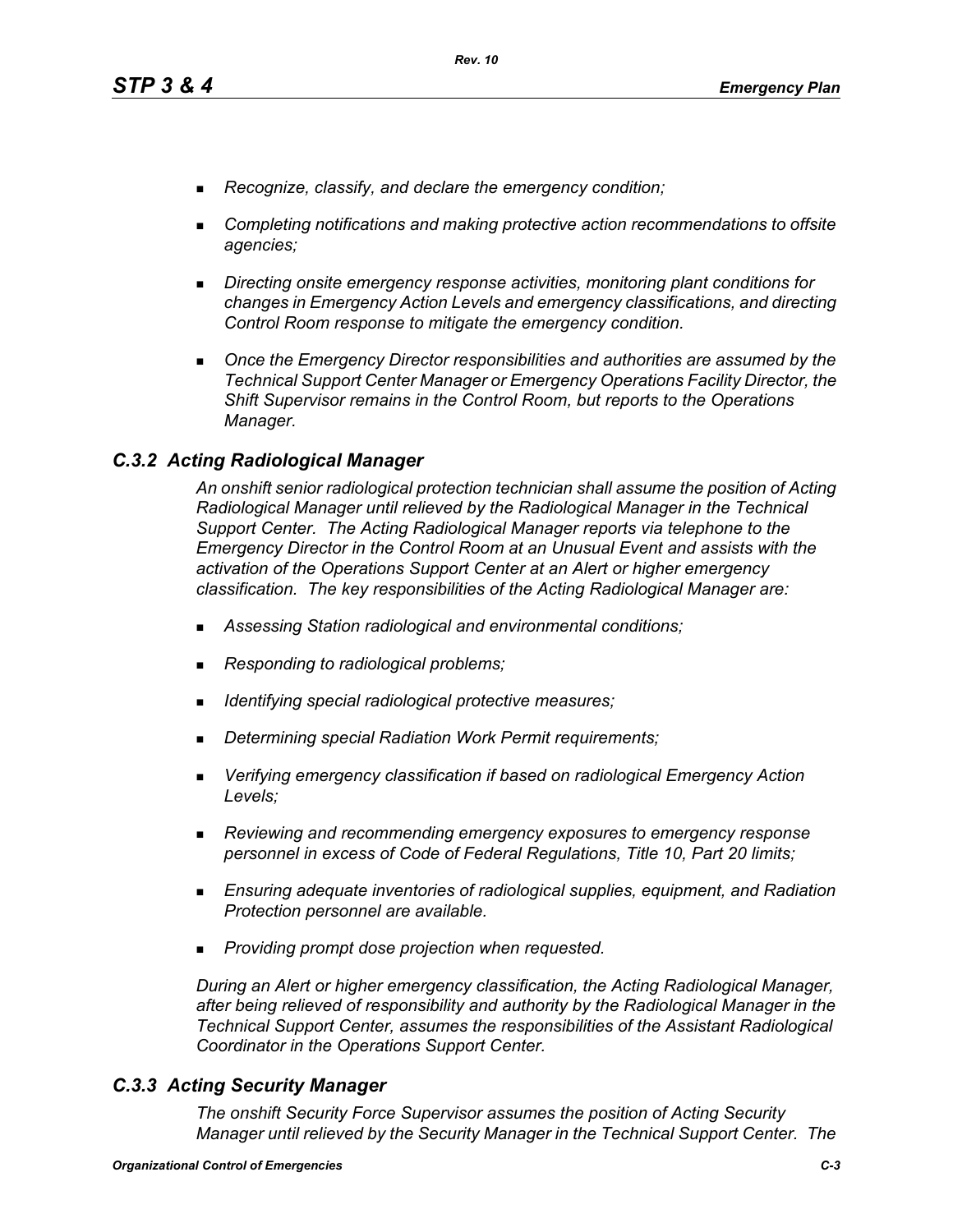*Acting Security Manager reports via telephone to the Emergency Director in the Control Room at an Unusual Event or higher emergency classification. The key responsibilities of the Acting Security Manager are:*

- *Directing the implementation of Security emergency response activities as specified in the Station Safeguards Security Plan;*
- *Activating the Emergency Notification and Response System;*
- *Implementing assembly and accountability efforts;*
- *Establishing special access controls;*
- *Providing for the expedient entry and exit of emergency vehicles;*
- *Directing changes to security operations based on radiological conditions.*

*During an Alert or higher emergency classification, the onshift Security Force Supervisor, after being relieved of Acting Security Manager responsibility and authority by the Security Manager in the Technical Support Center, returns to the responsibilities of the Security Force Supervisor.*

### *C.3.4 Acting Operations Support Center Coordinator*

*The onshift Duty Maintenance Supervisor assumes the position of Acting Operations Support Center Coordinator (0ERP01-ZV-SHO4) until relieved by the Operations Support Center Coordinator. The Acting Operations Support Center Coordinator reports via telephone to the Emergency Director in the Control Room at an Unusual Event. The key responsibilities of the Acting Operations Support Center Coordinator are:*

- *Providing ongoing maintenance support to activities assigned by the Emergency Director;*
- *Ensuring that emergency team activities are performed in accordance with approved procedures and policy;*
- *Ensuring that deviations from Station procedures and NRC regulations are approved by the Emergency Director;*
- *Establishing and staffing the Operations Support Center with onshift personnel to support plant emergency response activities, if requested by the Emergency Director;*
- *Ensuring that emergency teams formed and dispatched are properly briefed and status monitored;*
- *May fulfill Radiological Protection (double asterisk) functions from Table C-1, (Access Control, Dosimetry Issue, Personnel Monitoring, and Search & Rescue).*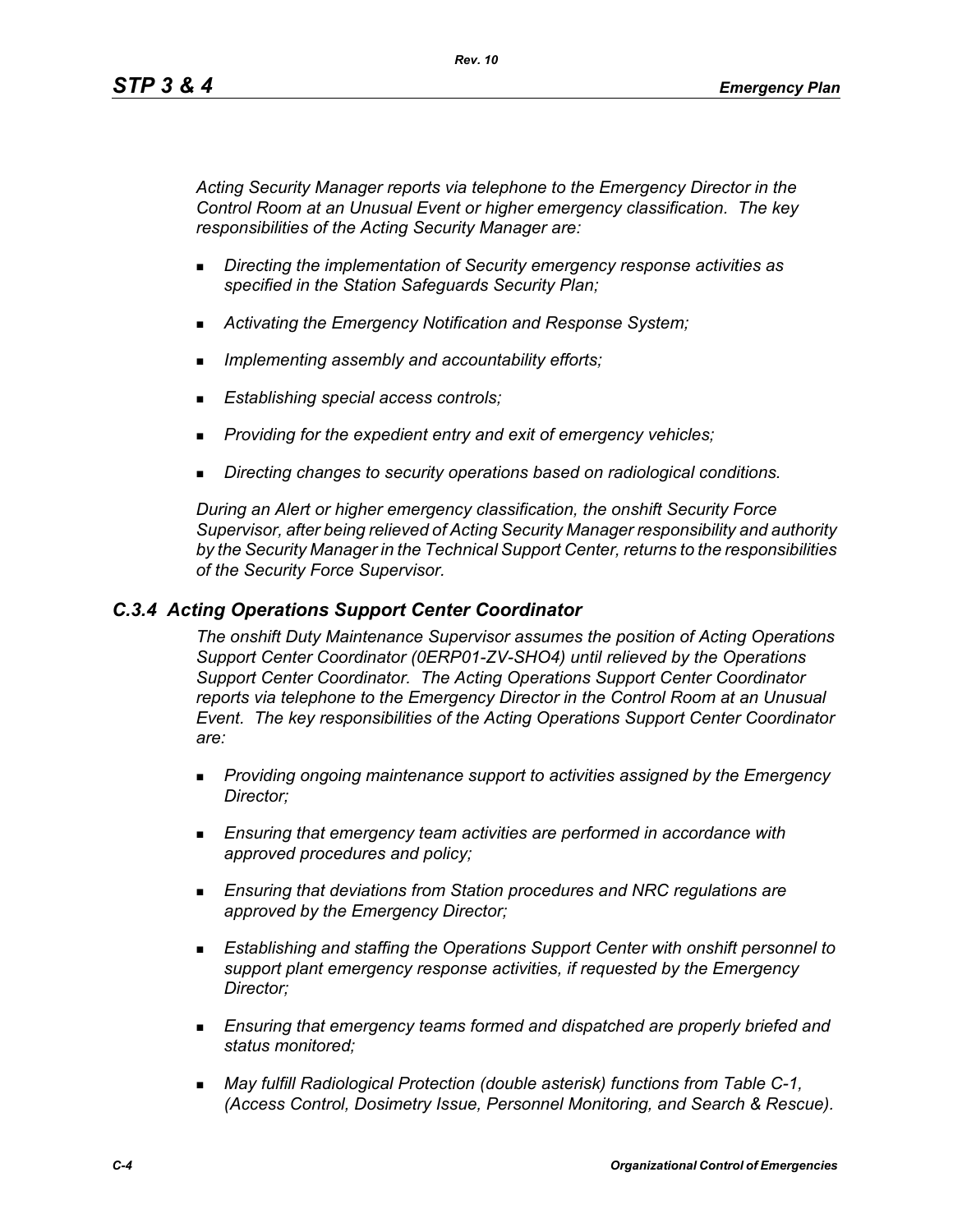*Alert or higher emergency classification, the onshift Duty Maintenance Supervisor, after being relieved of Acting Operations Support Center Coordinator responsibility, supports the Operations Support Center, as required.*

### *C.3.5 Shift Technical Advisor*

*The Shift Technical Advisor* (one per Reactor Type) *has the primary responsibility to assist the Emergency Director in the mitigation of accident consequences. The Shift Technical Advisor is available to Control Room personnel 24 hours per day when either*  of the four *unit*s *is above cold shutdown and is capable of being in the Control Room within ten (10) minutes or less after being notified.*

### *C.3.6 ENS Communicator*

The onsite ENS Communicator reports to the Control Room at an Unusual Event or higher emergency classification and initiates communications with the Nuclear Regulatory Commission.

*Duties may be performed by the following:*

- *Personnel currently or previously licensed by NRC,*
- *SRO Management Certified Personnel.*

### *C.3.7 Plant Operators*

*The onshift Plant Operations personnel (Licensed and Non-Licensed) are responsible for:*

- *Operations of all reactor-related equipment;*
- *Coordination of activities affecting Station structures, systems and components;*
- *Equipment clearances;*
- *Activation of fire brigade and emergency* medical *teams;*
- *Identification of emergency classifications;*
- *Initiating notification of the Emergency Response Organization.*

*A Plant Operator is assigned to report to the affected unit's control room upon any declaration of the Emergency Plan to act as the State/County Communicator. The State/County Communicator is not required to perform plant operator duties while filling this position. The Staffing identified in Table C-1 is provided to support Emergency Plan and plant operation response requirements. Those Plant Operators not assigned onshift duties in the operation of the units by the Emergency Director report to the Operations Support Center at an Alert or higher emergency classification. The Emergency Director can utilize the Plant Operators via the Acting Operations Support Center Coordinator.*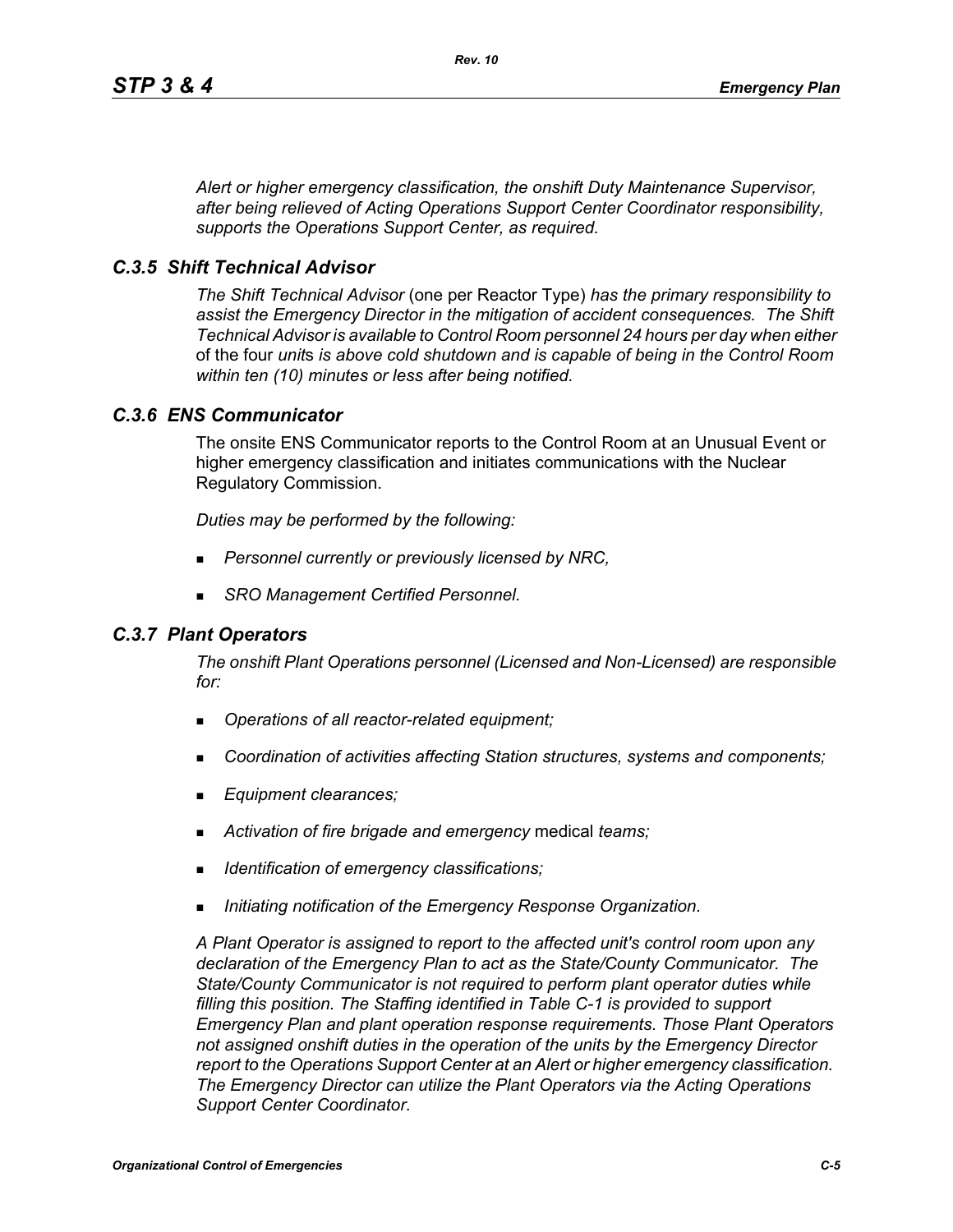## *C.3.8 Onshift Chemistry Technician*

*Onshift Chemistry Technicians are responsible for post accident sampling and analysis. Chemistry personnel report to the Operations Support Center at an Alert or higher emergency classification unless otherwise directed.*

 *May fulfill Radiological Protection (double asterisk) functions from Table C-1, (RP Coverage for Corrective Actions).*

### *C.3.9 Onshift Maintenance*

*The onshift Maintenance personnel report to the Operations Support Center at an Alert or higher emergency classification or at an Unusual Event if the Acting Operations Support Center Coordinator begins activating the Operations Support Center.*

### *C.3.10 Plant Protection*

*Onshift Plant Protection personnel remain at their duty stations in accordance with the Security Plan, unless otherwise directed. Onshift Plant Protection personnel initiate notification of the Emergency Response Organization.*

 *Plant Protection or other suitably qualified individuals will function as the On-site Communicator in the Control Room.*

#### *C.3.11 Emergency Response Teams*

*Emergency Response Teams typically consist of personnel who have been trained in the procedures and practices that describe the performance of their duties as Emergency Team members or leaders. As required by the emergency conditions, the Operations Support Center Coordinator may temporarily assign other plant personnel to the Emergency Teams to assist the regular team members during an emergency.*

#### *C.4 Emergency Response Organization*

*Those members of the Emergency Response Organization who are not on site at the time of the emergency shall be able to augment the Onshift Response Organization within 60 and 75 minutes of being notified as specified in Table C-1 to provide manning levels recommended in NUREG-0654.*

*The Technical Support Center and Operations Support Center Station Emergency Response Organization are activated at an Alert emergency classification or earlier if directed by the Emergency Director. Positions for these facilities are depicted in Figure C-2 & Figure C-3. The Emergency Operations Facility and Joint Information Center are staffed at the Alert and may be activated at the discretion of the Emergency Director. Positions for these facilities are depicted in Figure C-4 & Figure C-5. The Emergency Operations Facility and Joint Information Center shall be activated at a Site Area Emergency. The Emergency Operations Facility dose projection capability is activated at an Alert classification. If during an Unusual Event the trending of plant conditions indicates the need for additional support, the Emergency Director can activate all or part of the Station Emergency Response Organization to report to the Technical Support Center, Emergency Operations Facility, Joint Information Center or*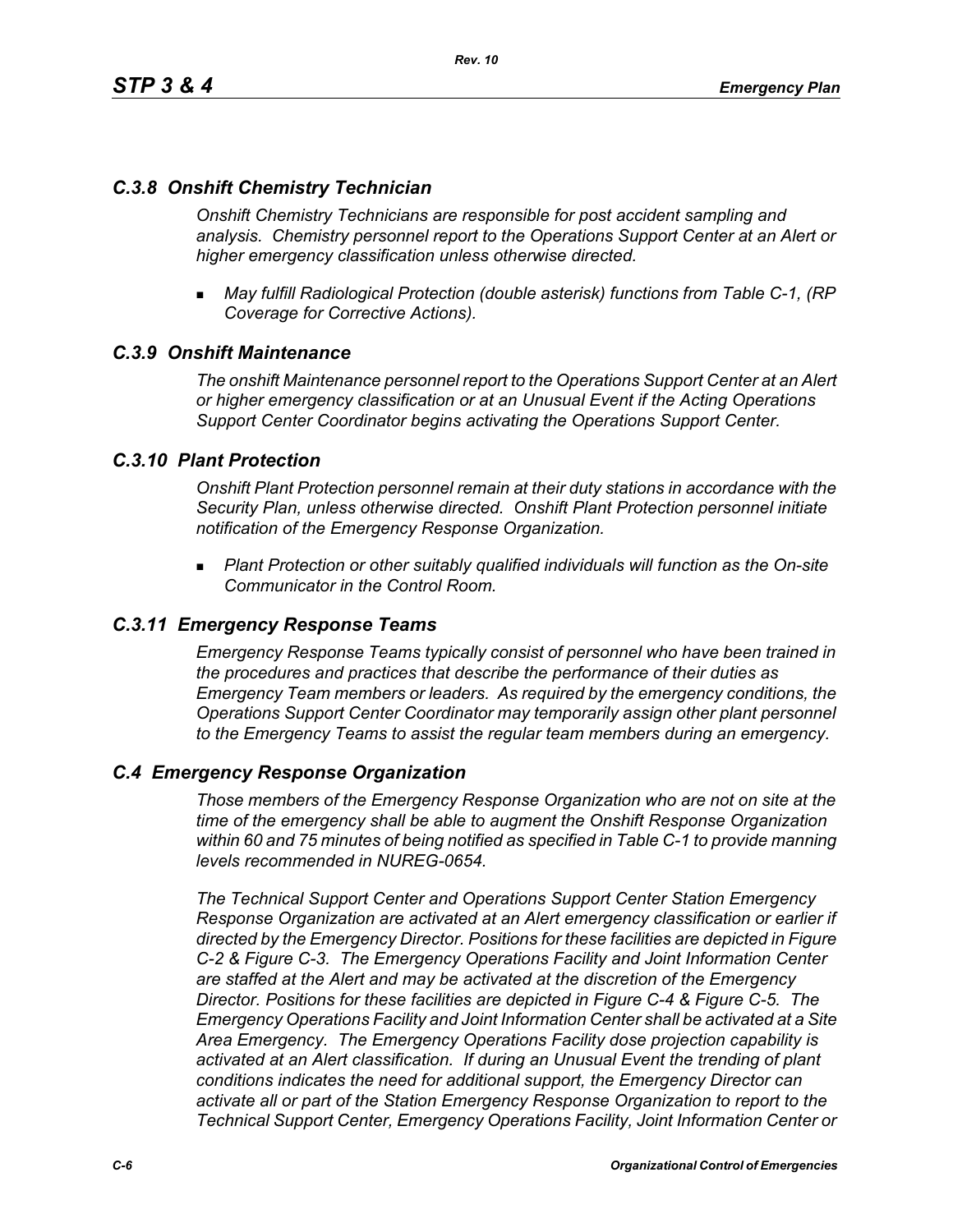*Operations Support Center. The process to maintain a fully staffed Emergency Response Organization is described in 0PGP05-ZV-0003, Emergency Response Organization.*

*Modifications to the Emergency Response Organization may be made by the Emergency Director as required by the complexity of the emergency.*

*The following key Emergency Response Organization positions report to the Technical Support Center, the Operations Support Center, and the Emergency Operations Facility, and are added to the Onshift Response Organization during the declaration and mitigation of an Alert, Site Area Emergency or General Emergency. These positions can be activated by the Emergency Director at an Unusual Event emergency classification.*

#### *C.4.1 Technical Support Center Manager*

*The Technical Support Center Manager reports to the Technical Support Center at an Alert or higher and provides guidance and advice to the Control Room on plant design and coordinating engineering activities in the areas of analysis, design modifications, system response, and offsite protective action recommendations. The Technical Support Center Manager may assume the position of Emergency Director from the Shift Supervisor.*

#### *C.4.2 Operations Manager*

*The Operations Manager reports to the affected Unit's Control Room and directs the implementation of Control Room emergency response activities.*

#### *C.4.3 Radiological Manager*

*The Radiological Manager reports to the Technical Support Center and is responsible for assessing Station radiological and environmental conditions and implementing special radiological protective measures.*

#### *C.4.4 Maintenance Manager*

*The Maintenance Manager reports to the Technical Support Center and is responsible for functioning as the Technical Support Center interface for all repair team activities requested of the Operations Support Center. The Maintenance Manager ensures that supplies, equipment and manpower to support repair efforts are available and coordinates with the other Technical Support Center Managers to establish repair team priorities.* 

### *C.4.5 Technical Manager*

*The Technical Manager reports to the Technical Support Center and is responsible for monitoring the status of plant systems including the three fission product barriers (Fuel Cladding, Reactor Coolant System, and Containment) and identifying potential failures of key systems.*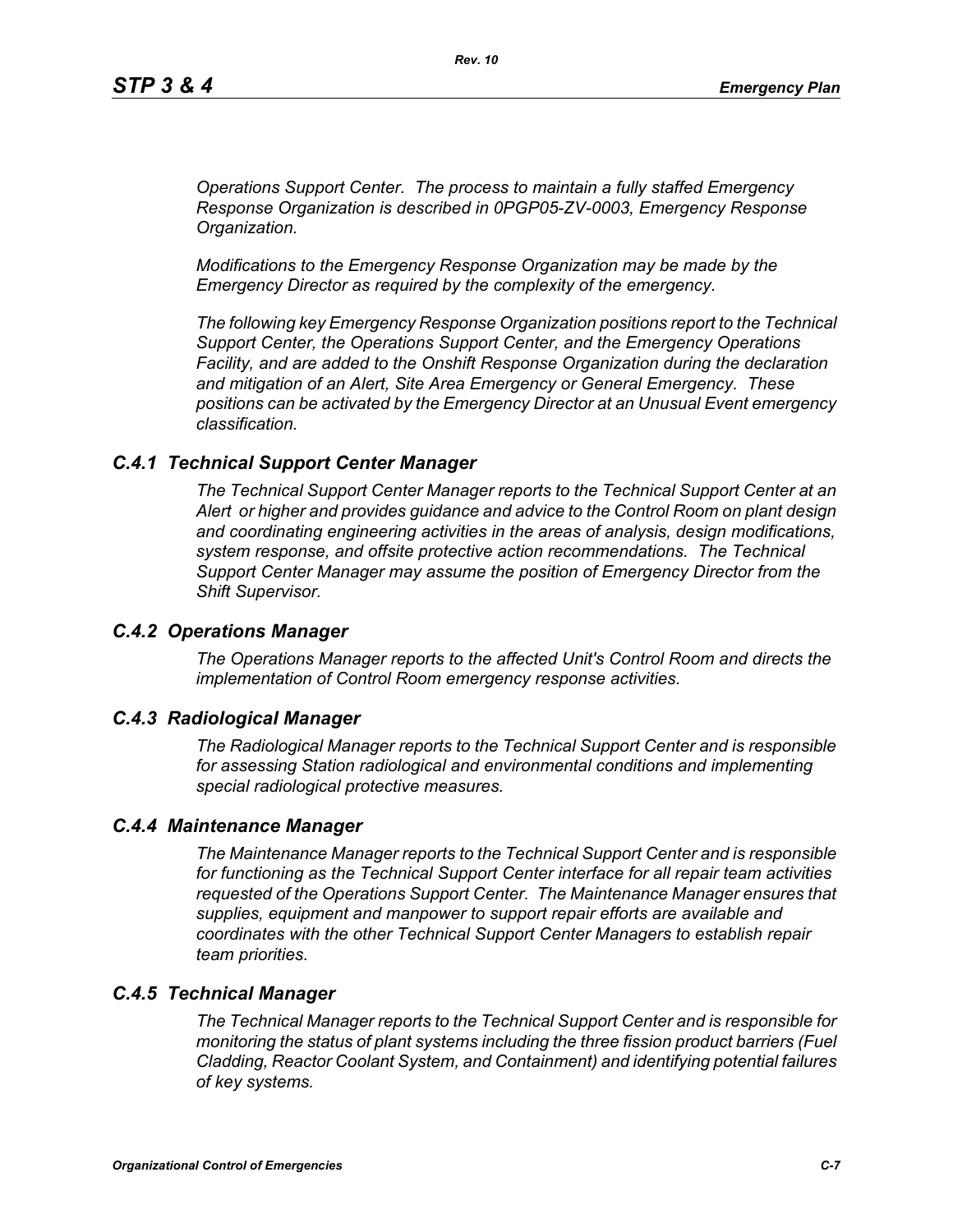## *C.4.6 Security Manager*

*The Security Manager reports to the Technical Support Center and is responsible for directing implementation of onsite security response activities, performing assembly and accountability, and assisting with Protected Area and Owner Controlled Area evacuation.* 

## *C.4.7 Administrative Manager*

*The Administrative Manager reports to the Technical Support Center and is responsible for ensuring necessary documents are available, maintaining an overall file of records generated during the emergency, and ensuring adequate supplies are available in the Technical Support Center.* 

## *C.4.8 Operations Support Center Coordinator*

*The Operations Support Center Coordinator reports to the Operations Support Center at an Alert or higher and assumes responsibility for Operations Support Center activities and ensures accountability of the Operations Support Center is maintained. The Operations Support Center Coordinator ensures that emergency teams formed and dispatched are properly briefed and their status monitored, resources and personnel to perform Operations Support Center activities are adequate, and adequate communications and information flow is maintained with the Technical Support Center. The Operations Support Center Coordinator ensures that deviations from Station procedures and NRC regulations are approved by the Emergency Director.* 

## *C.4.9 Emergency Operations Facility Director*

*The Emergency Operations Facility Director reports to the Emergency Operations Facility at an Alert. At the discretion of the Emergency Director, the Emergency Operations Facility Director may activate the Emergency Operations Facility at the Alert classification. Following activation, at the discretion of the Emergency Director, the Emergency Operations Facility Director may assume Emergency Director authority and responsibilities from either the Technical Support Center Manager or Shift Supervisor, as appropriate. The Emergency Operations Facility Director is responsible*  for ensuring that an ongoing effective interface is maintained with County, State, and *Federal response agencies, functioning as the primary interface with the Station Owners, and functioning as the primary interface with the Executive Officers of the Owners. The Emergency Operations Facility Director ensures a timely response to inquiries and requests for information from financial, legislative and congressional organizations, and approves major expenditures of funds. The Emergency Operations Facility Director may participate in press briefings at the Joint Information Center, if necessary.* 

# *C.4.10 Radiological Director*

*The Radiological Director reports to the Emergency Operations Facility at an Alert and is responsible for assessing offsite radiological and environmental conditions that may impact the public. The Radiological Director directs offsite dose projection activities and advises the Emergency Director on offsite protective action recommendations for*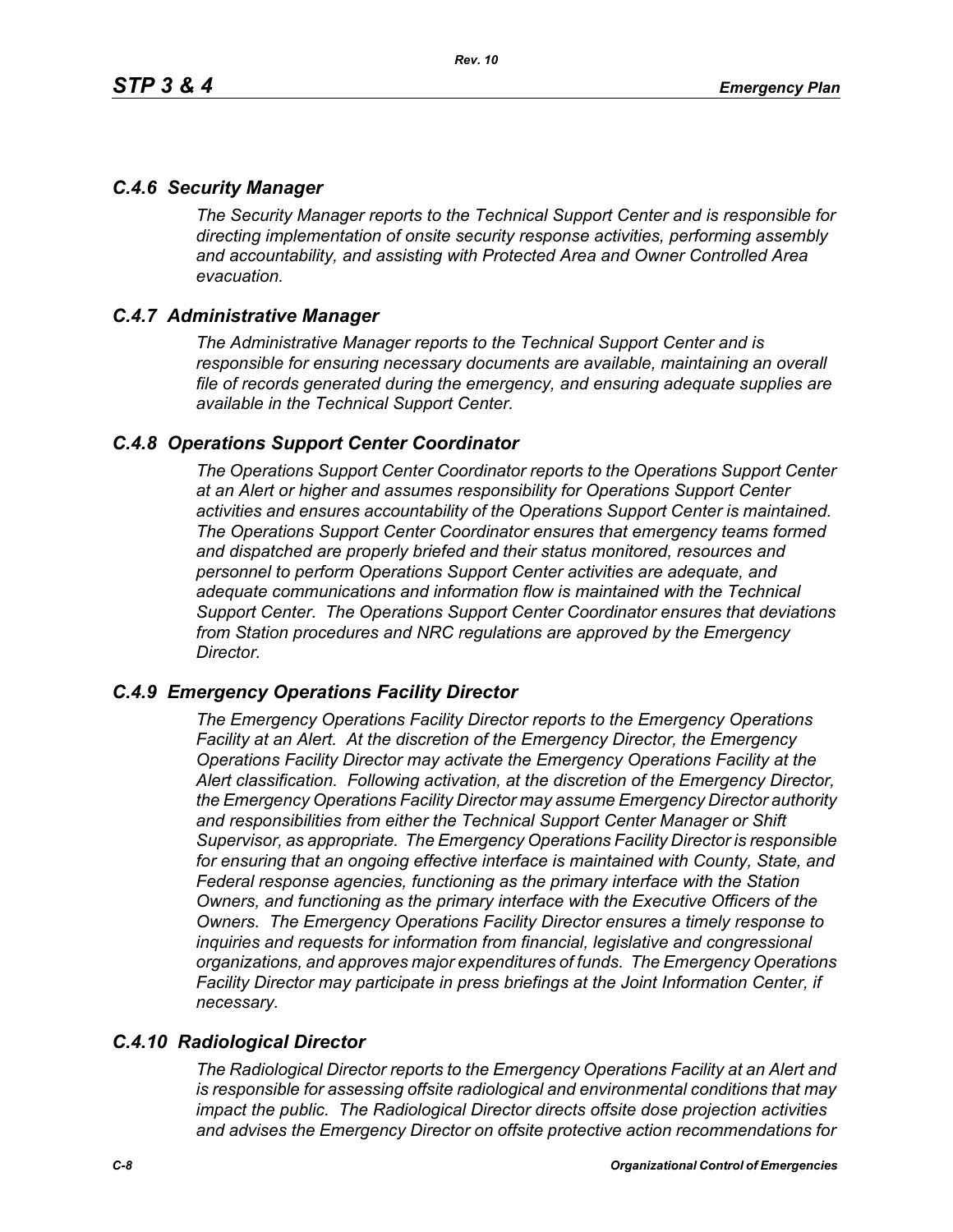*the public. The Radiological Director directs Offsite Field Team activities and environmental sampling support. The Radiological Director coordinates with the Technical Director to determine offsite protective action recommendations based on the status of the fission product barriers and the potential for a radiological release, and monitors radiological parameters which relate to Emergency Action Levels to determine if conditions warrant a change in emergency classification. The Radiological Director reviews and recommends approval of emergency exposures to Emergency Response Organization personnel in excess of Code of Federal Regulations, Title 10, Part 20 limits, determines Emergency Operations Facility radiological habitability, and recommends to the Emergency Director the issuance of Potassium Iodide. The Radiological Director functions as the primary interface with the Department of State Health Services personnel assigned to the Emergency Operations Facility, and manages radioactive waste and radiological control aspects of the Recovery operations.* 

### *C.4.11 Technical Director*

*The Technical Director reports to the Emergency Operations Facility at an Alert and is responsible for coordinating evaluation of plant safety systems and the condition of the primary fission product barriers, and advising the Emergency Operations Facility Director on engineering issues. The Technical Director also monitors the Emergency Action Levels to determine when changes in the emergency classification may be necessary, and coordinates with the Radiological Director to determine offsite protective action recommendations based on plant status and the potential for a radiological release. The Technical Director obtains engineering information requested by Emergency Operations Facility personnel, provides technical assistance to the Technical Support Center, and independently evaluates Technical Support Center engineering activities to determine if the correct engineering priorities are established. The Technical Director assists in coordinating arrangements for obtaining contract-engineering support.* 

### *C.4.12 Support Organization Director*

*The Support Organization Director reports to the Emergency Operations Facility at an Alert and is responsible for coordinating the interaction with offsite agencies and support organizations, ensuring communications systems are maintained operable and additional communications are provided as necessary, and arranges for special assistance to South Texas Project Electric Generating Station employees and their families with special needs during an emergency. The Support Organization Director ensures adequate and timely information is provided to offsite agencies, and ensures arrangements are in place to process support personnel to meet training, security, and radiological requirements. The Support Organization Director coordinates and maintains a status of South Texas Project Electric Generating Station support requested by County, State, and Federal agencies.*

### *C.4.13 Licensing Director*

*The Licensing Director reports to the Emergency Operations Facility at an Alert and monitors the open line between the Control Room and NRC and provides information to the NRC regarding Emergency Operations Facility activities. The Licensing Director*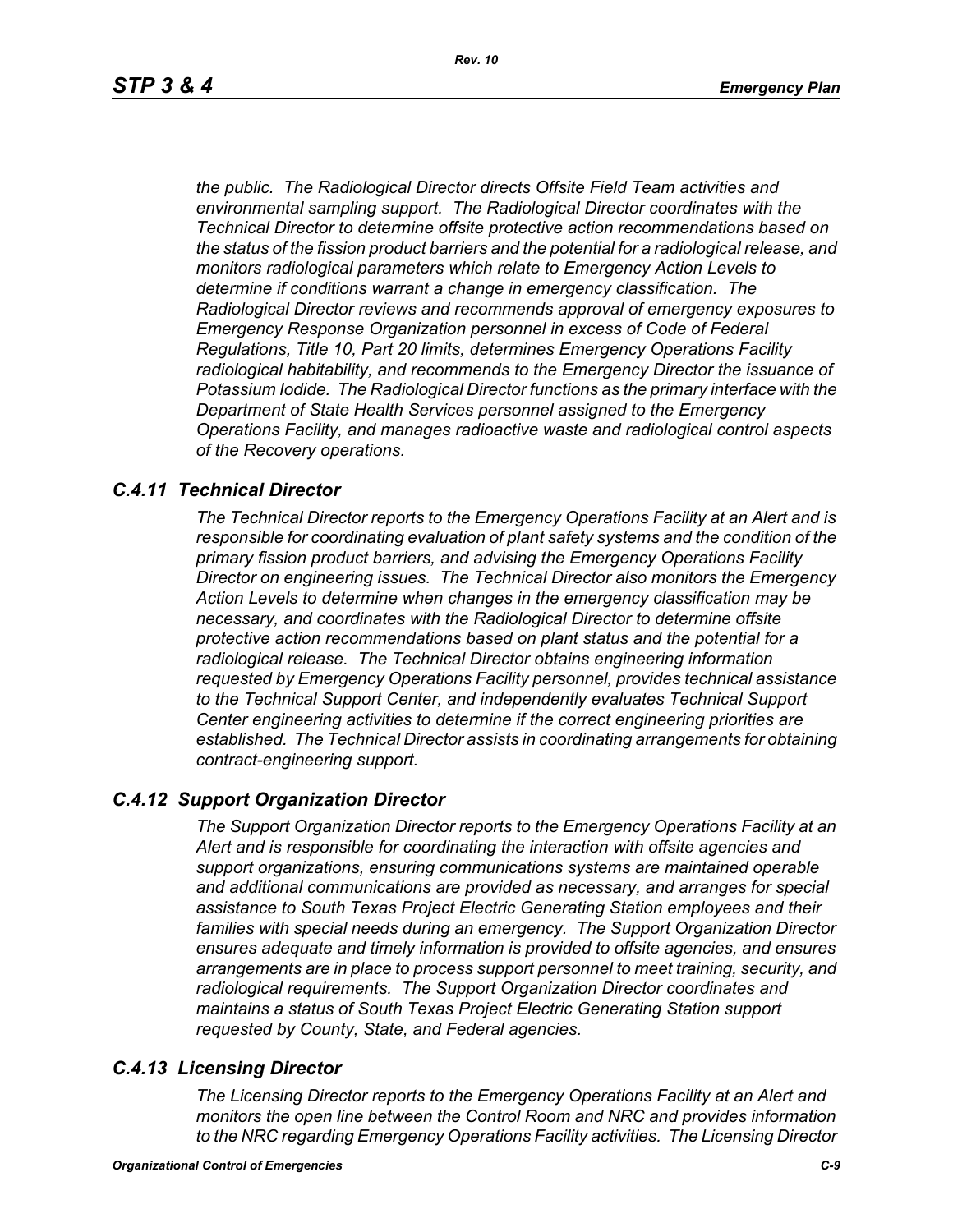*functions as the primary liaison with NRC personnel responding to the emergency, and ensures administrative and logistics support is provided to the NRC.*

## *C.4.14 Joint Information Center Director*

*The Joint Information Center Director reports to the Joint Information Center at an Alert and is responsible for overall JIC management of activation and operation. Provides information to the public of onsite status and conditions. Provides rumor control and public inquiry information. Ensures timely and accurate information is disseminated to the media. Coordinates media tours of emergency facilities.* 

*Discuss plant status with offsite agency Public Information Officers (PIO) located at the JIC as well as the Governor's Division of Emergency Management PIO in Austin when possible. Schedules interviews with the media as needed. Corrects misinformation/ rumors during press briefings and ensures updated news release transmittals.*

### *C.4.15 Company Spokesperson*

*The Company Spokesperson reports to the Joint Information Center at an Alert and is responsible for providing South Texas Project information to the news media. Also approves press releases and maintains contact with the Site Public Affairs Coordinator. Meets with offsite agency Public Information Officers (PIO) prior to news briefings. Designates personnel to make public comment on the emergency. Schedules frequent news conferences in order to apprise media of current information.* 

### *C.4.16 Media Relations Manager*

*The Media Relations Manager reports to the Joint Information Center at an Alert and is responsible for the timely accurate flow of information to the media, coordinates schedules and announces the press briefings and conferences, responds to media inquiries for information, arranges interviews, responds to media telephone inquiries, coordinates tours to other emergency response facilities as directed.*

### *C.4.17 Public Inquiry Manager*

*The Public Inquiry Manager reports to the Joint Information Center at an Alert and is responsible for monitoring media outlets and public inquiries and reports and rectifies erroneous information, coordinates activities of media inquiry telephone responders, ensures monitoring of news outlets, coordinates correction of rumors/media misinformation, provides public inquiry staff with press releases and corrected rumor information.*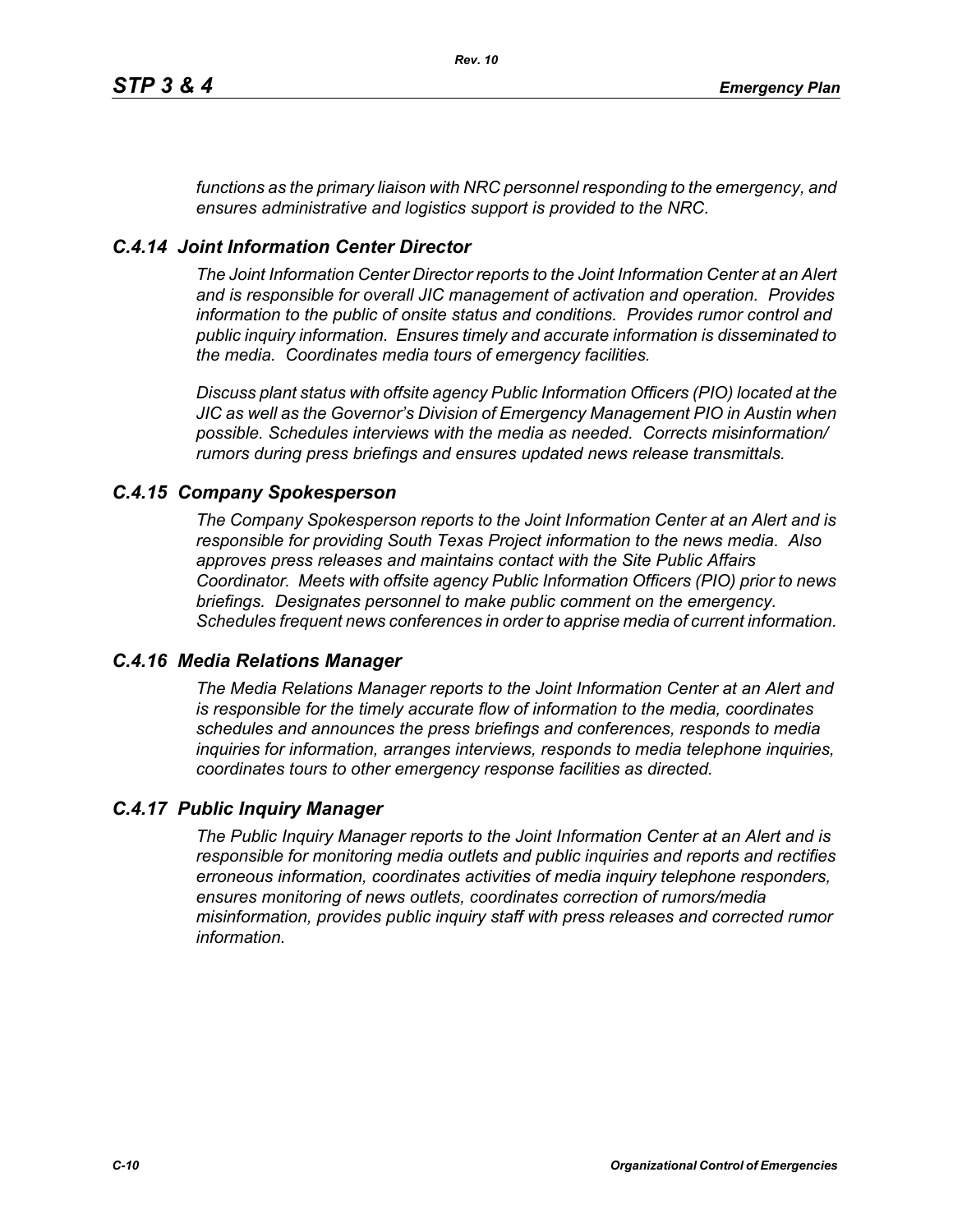| <b>MAJOR</b><br><b>FUNCTIONAL</b><br><b>AREA</b>                                                                       | <b>POSITION TITLE</b>                                             | <b>UNIT 1/2</b><br><b>ONSHIFT*</b> | <b>UNIT 3/4</b><br><b>ONSHIFT*</b> | <b>ONSITE</b><br><b>ONSHIFT</b> | <b>AVAILABLE</b><br><b>60 MINUTES</b> | <b>AVAILABLE</b><br><b>75 MINUTES</b> |
|------------------------------------------------------------------------------------------------------------------------|-------------------------------------------------------------------|------------------------------------|------------------------------------|---------------------------------|---------------------------------------|---------------------------------------|
| <b>Plant Operations</b><br>and Assessment<br>of Operational<br>Aspects                                                 | <b>Shift Supervisor</b>                                           |                                    |                                    | $\overline{c}$                  |                                       |                                       |
|                                                                                                                        | <b>Unit Supervisor</b>                                            | $\mathcal I$                       | $\mathbf{1}$                       |                                 |                                       |                                       |
|                                                                                                                        | <b>Reactor Operators</b>                                          | $\overline{c}$                     | $\overline{c}$                     | $\overline{\phantom{0}}$        |                                       | $\overline{\phantom{0}}$              |
|                                                                                                                        | <b>Plant Operators</b>                                            | $\overline{c}$                     | $\overline{c}$                     |                                 |                                       |                                       |
|                                                                                                                        | Shift Technical<br>Advisor                                        |                                    |                                    | $1***$                          |                                       |                                       |
|                                                                                                                        | <b>Plant Operations</b><br><b>Discipline Lead</b>                 |                                    |                                    |                                 |                                       | 1##                                   |
|                                                                                                                        |                                                                   |                                    |                                    |                                 |                                       |                                       |
| Emergency<br>Direction and<br>Control ***<br>(Emergency<br>Director)                                                   | <b>Shift Supervisor</b>                                           | $1***$                             | $1^{**}$                           |                                 |                                       |                                       |
|                                                                                                                        |                                                                   |                                    |                                    |                                 |                                       |                                       |
| Notification/<br>Communications                                                                                        |                                                                   |                                    |                                    | $\overline{c}$                  |                                       | $\overline{2}$                        |
|                                                                                                                        |                                                                   |                                    |                                    |                                 |                                       |                                       |
| Radiological<br><b>Accident</b><br>Assessment and<br>Support of<br>Operational<br><b>Accident</b><br><b>Assessment</b> | Emergency<br><b>Director</b>                                      |                                    |                                    | $\overline{a}$                  |                                       | 1                                     |
|                                                                                                                        | Senior Health<br><b>Physics Expertise</b><br>(Dose<br>Assessment) |                                    |                                    | $\mathcal I$                    |                                       |                                       |
|                                                                                                                        | <b>RP</b> Technicians<br>(onsite/offsite<br>surveys)              |                                    |                                    | $\overline{c}$                  | 3                                     | 4                                     |
|                                                                                                                        | Chemistry<br><b>Technician</b>                                    |                                    |                                    | $\mathcal I$                    |                                       | $\mathcal I$                          |
|                                                                                                                        |                                                                   |                                    |                                    |                                 |                                       |                                       |

### *Table C-1 MINIMUM STAFFING REQUIREMENTS (STPEGS) (Including Capability for Additional Staffing)*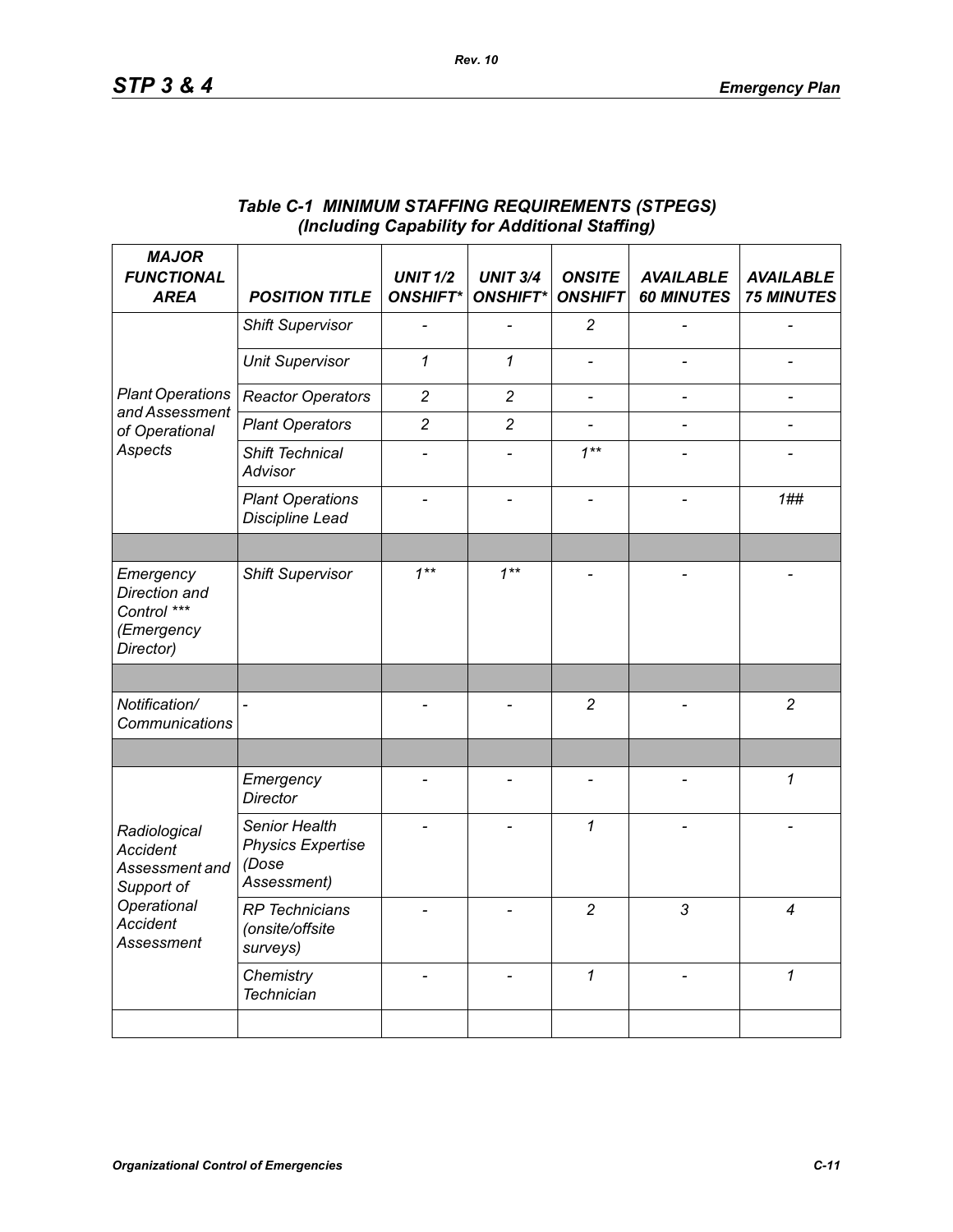| <b>MAJOR</b><br><b>FUNCTIONAL</b><br><b>AREA</b> | <b>POSITION TITLE</b>                                                                                                                                                                      | <b>UNIT 1/2</b><br><b>ONSHIFT*</b> | <b>UNIT 3/4</b><br><b>ONSHIFT*</b> | <b>ONSITE</b><br><b>ONSHIFT</b>                                          | <b>AVAILABLE</b><br><b>60 MINUTES</b> | <b>AVAILABLE</b><br><b>75 MINUTES</b> |
|--------------------------------------------------|--------------------------------------------------------------------------------------------------------------------------------------------------------------------------------------------|------------------------------------|------------------------------------|--------------------------------------------------------------------------|---------------------------------------|---------------------------------------|
| <b>Plant System</b>                              | Shift Technical<br>Advisor                                                                                                                                                                 |                                    |                                    | $1***$                                                                   |                                       |                                       |
|                                                  | <b>Nuclear Engineer</b>                                                                                                                                                                    | $\qquad \qquad \blacksquare$       | $\overline{\phantom{a}}$           | $\frac{1}{2}$                                                            | 1                                     |                                       |
| Engineering                                      | <b>Electrical Engineer</b>                                                                                                                                                                 | $\overline{a}$                     | $\overline{a}$                     | $\overline{a}$                                                           |                                       | 1                                     |
|                                                  | Mechanical<br>Engineer                                                                                                                                                                     |                                    |                                    |                                                                          |                                       | 1                                     |
| Repair and<br>Corrective<br><b>Actions</b>       | Radwaste Operator                                                                                                                                                                          | $1***$                             | $1***$                             |                                                                          |                                       |                                       |
|                                                  | Mechanical<br>Maintenance                                                                                                                                                                  |                                    |                                    | $1**$                                                                    |                                       | 1                                     |
|                                                  | Electrical<br>Maintenance                                                                                                                                                                  |                                    | $\overline{a}$                     | $1**AND$<br>1                                                            | $\overline{a}$                        | $\mathcal I$                          |
|                                                  | <b>I&amp;C</b> Technician                                                                                                                                                                  |                                    | $\overline{\phantom{0}}$           | 1                                                                        |                                       |                                       |
|                                                  |                                                                                                                                                                                            |                                    |                                    |                                                                          |                                       |                                       |
| Protective<br><b>Actions</b>                     | <b>RP</b> Technicians<br>(Access<br>Control/RP<br>Coverage for<br>corrective actions,<br>search and rescue,<br>first aid, and fire-<br>fighting/<br>Personnel<br>Monitoring/<br>Dosimetry) |                                    |                                    | $2***$                                                                   | $\overline{4}$                        |                                       |
|                                                  |                                                                                                                                                                                            |                                    |                                    |                                                                          |                                       |                                       |
| Fire<br>Suppression                              | <b>Plant Operations</b><br>personnel                                                                                                                                                       |                                    |                                    | Fire<br><b>Brigade</b><br>per<br><b>Technical</b><br>Specific-<br>ations | <b>Local Support</b>                  | Local<br>Support                      |
|                                                  |                                                                                                                                                                                            |                                    |                                    |                                                                          |                                       |                                       |

### *Table C-1 MINIMUM STAFFING REQUIREMENTS (STPEGS) (Including Capability for Additional Staffing) (Continued)*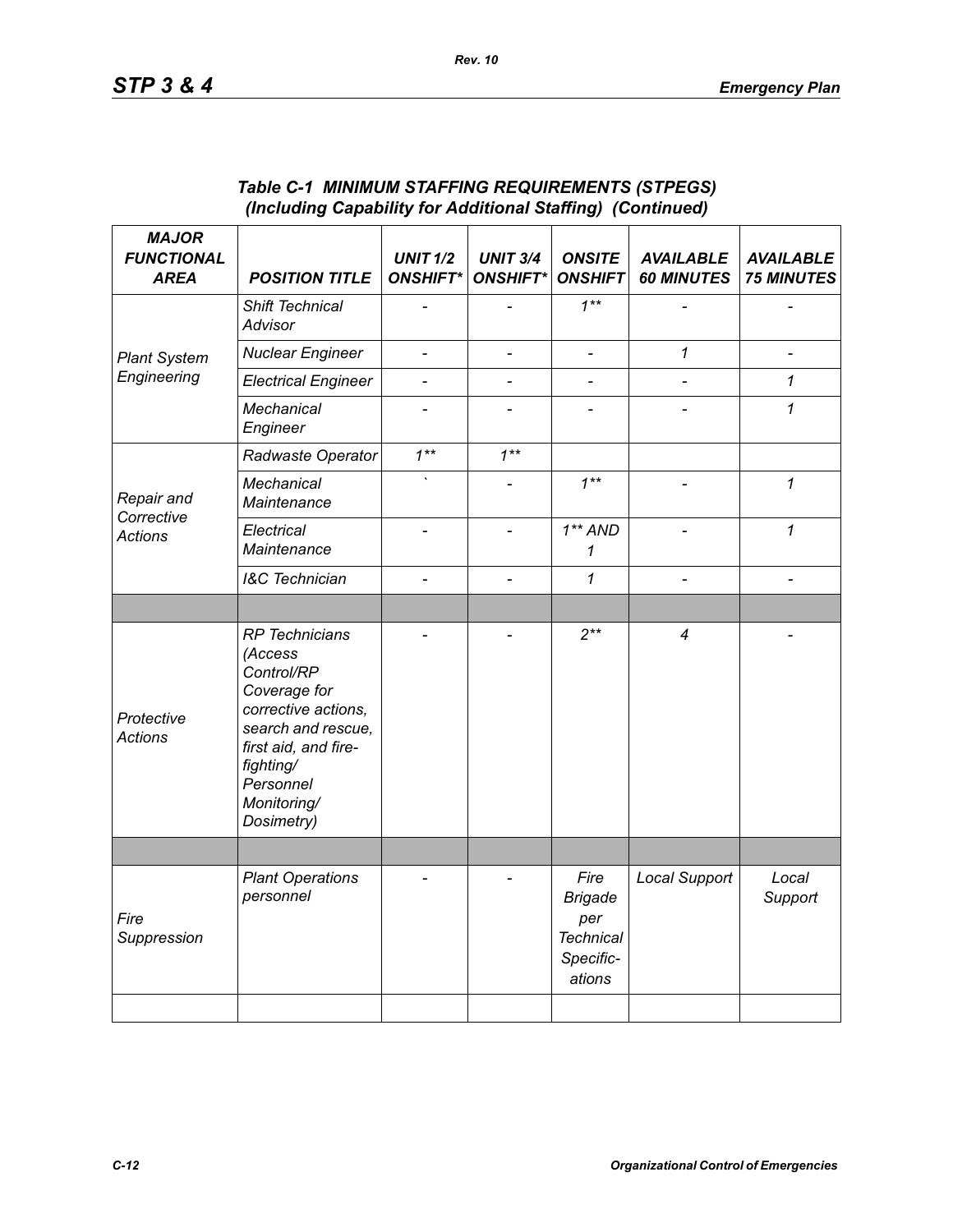| <b>MAJOR</b><br><b>FUNCTIONAL</b><br><b>AREA</b>          | <b>POSITION TITLE</b>                                                                                 | <b>UNIT 1/2</b><br><b>ONSHIFT*</b> | <b>UNIT 3/4</b><br><b>ONSHIFT*I</b> | <b>ONSITE</b><br><b>ONSHIFT</b> | <b>AVAILABLE</b><br><b>60 MINUTES</b> | <b>AVAILABLE</b><br><b>75 MINUTES</b> |
|-----------------------------------------------------------|-------------------------------------------------------------------------------------------------------|------------------------------------|-------------------------------------|---------------------------------|---------------------------------------|---------------------------------------|
| Rescue<br>Operations and<br>First Aid                     | <b>Plant Protection</b><br>Personnel                                                                  |                                    |                                     | $2**$                           | Local Support                         | Local<br>Support                      |
| Site Access<br>Control and<br>Personnel<br>Accountability | <b>Plant Protection</b><br>Personnel<br>(Security/<br>Communications/<br>Personnel<br>Accountability) |                                    |                                     | All per<br>Security<br>Plan     |                                       |                                       |
|                                                           |                                                                                                       |                                    |                                     |                                 |                                       |                                       |
|                                                           | <b>TOTAL</b>                                                                                          | 5                                  | 5                                   | 15                              | 8                                     | 13                                    |

#### *Table C-1 MINIMUM STAFFING REQUIREMENTS (STPEGS) (Including Capability for Additional Staffing) (Continued)*

- *Notes: \* For each unaffected unit in operation, maintain at least one Unit Supervisor, two Reactor Operators, and two Plant Operators. In accordance with Section 6.0 of the Technical Specifications for each unit, the shift crew composition may be less than the minimum number of operators (licensed or non-licensed) shown above for a period of time not to exceed two (2) hours in order to accommodate unexpected absences of on-duty shift crew members, provided immediate actions are taken to restore the crew composition. The minimum staff for a unit in cold shutdown will be one Senior Reactor Operator, one Reactor Operator, and one Plant Operator for that unit.*
	- *\*\* These positions may be covered by onshift personnel assigned other functions.*
	- *\*\*\* Overall, direction of emergency response to be assumed by the Emergency Director at the Emergency Operations Facility when all centers are fully manned. Direction of minute-to-minute facility operation remains with senior manager in the Technical Support Center or Control Room.*
	- *## This position is filled by personnel with plant operations experience*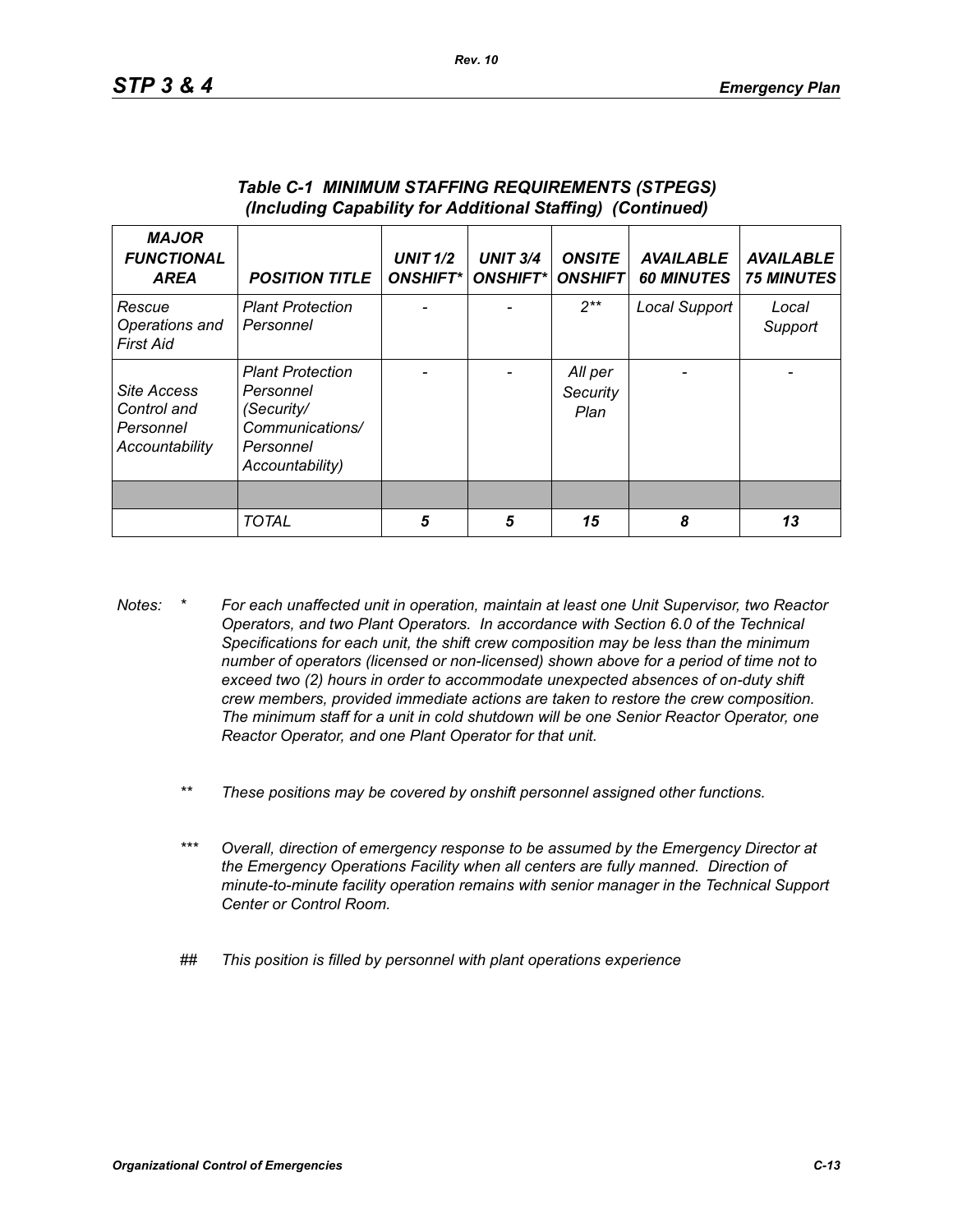

- *( )- Identifies onshift personnel position titles*
- *(1) Shift Supervisor;*
- *(2) Plant Protection*
- *(3) Reactor Operator, currently or previously licensed by NRC, or SRO Management Certified Personnel*
- *(4) Duty Maintenance Supervisor*
- *(5) Plant Operator*
- *(6) Security Force Supervisor*
- *(7) Senior Radiation Protection Technician.*

# *Figure C-1 Onshift Emergency Response Organization*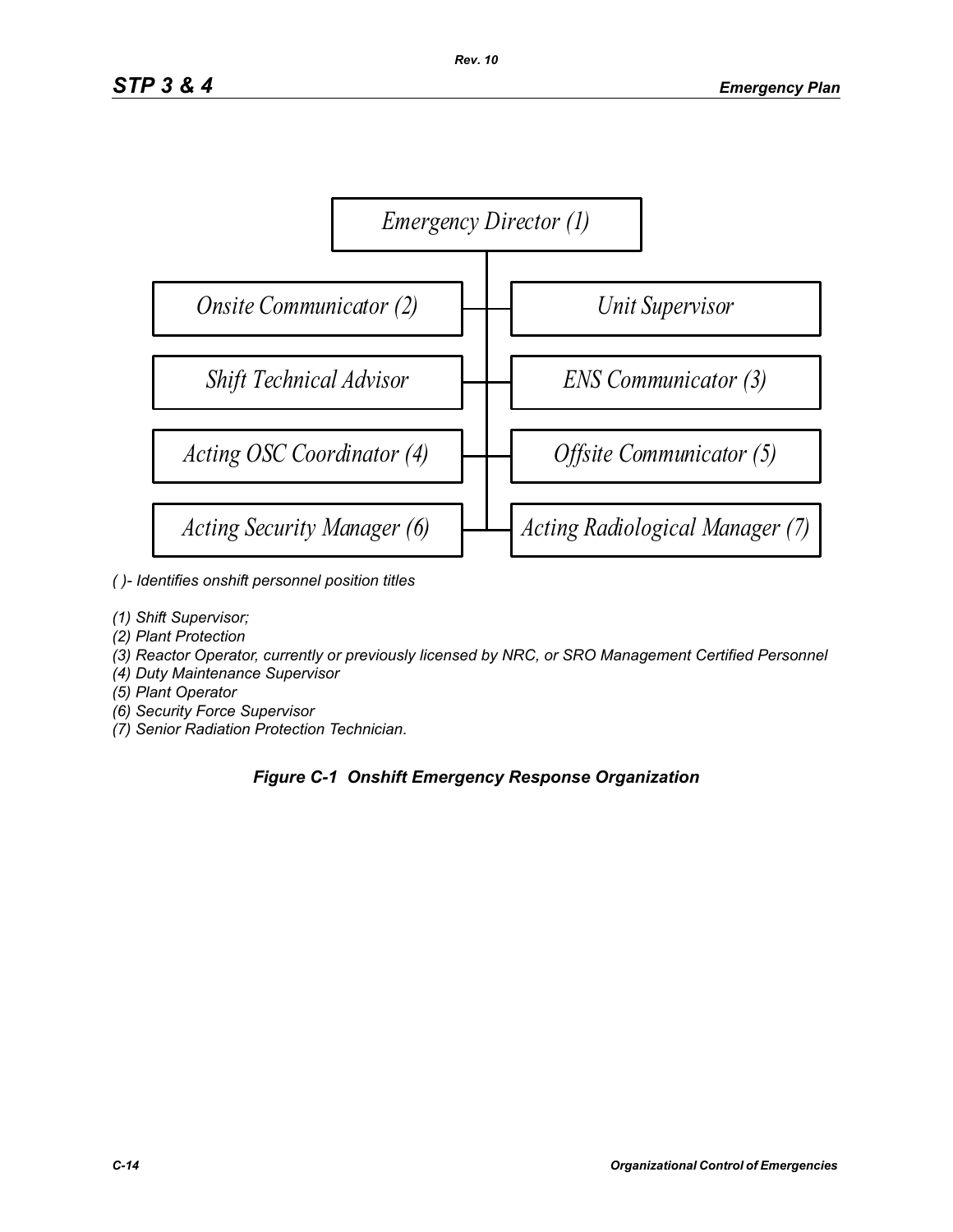

*\*Required Minimum Staffing. The Assistant TSC Manager may fill the TSC Manager position in his absence.* 

# *Figure C-2 Technical Support Center (TSC) Staffing*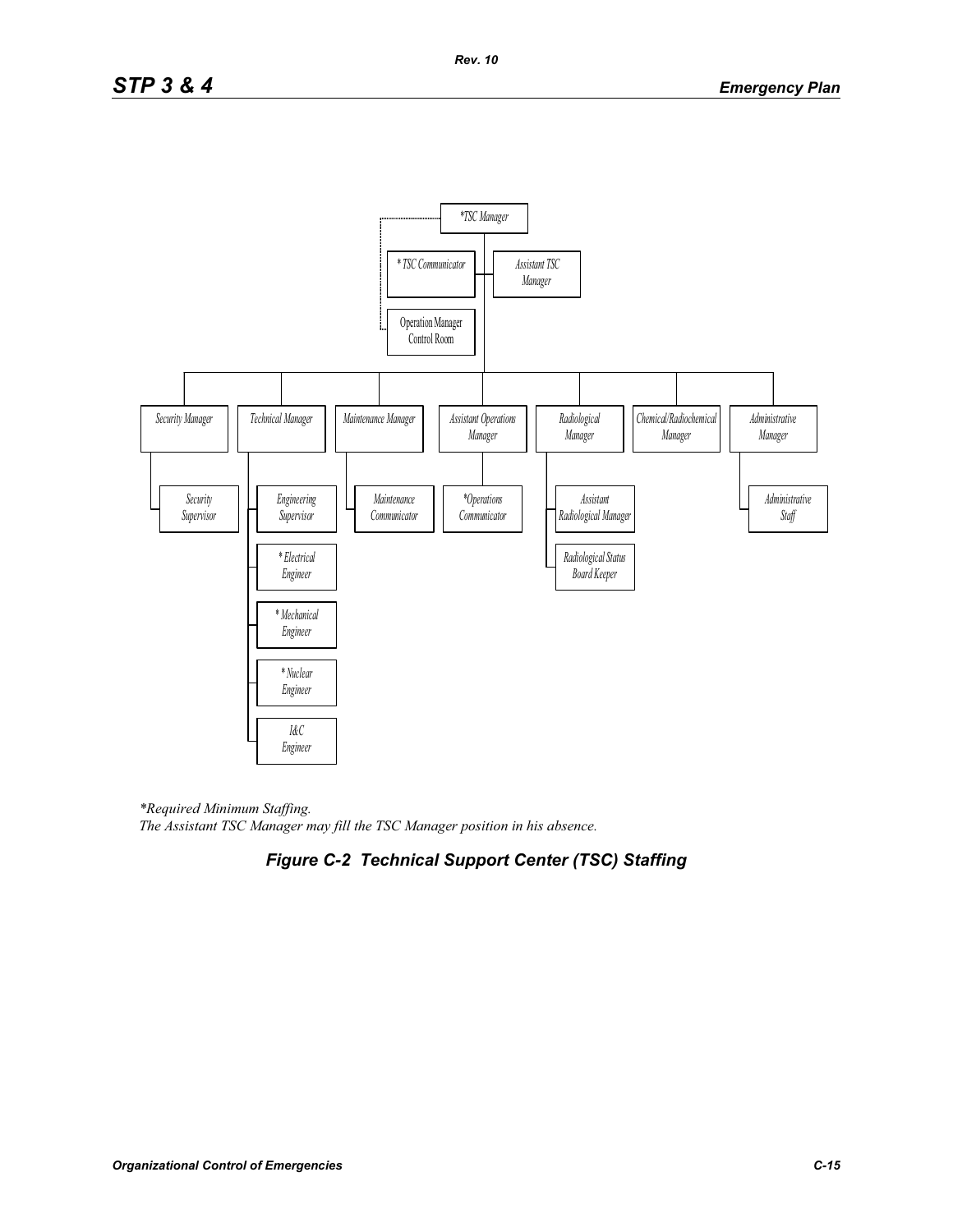

*Required Minimum Staffing: Mechanic, Electricians (2), I&C Technician, Chemistry Technician, and Radiation Protection Technicians (7)* 

# *Figure C-3 Operations Support Center (OSC) Staffing*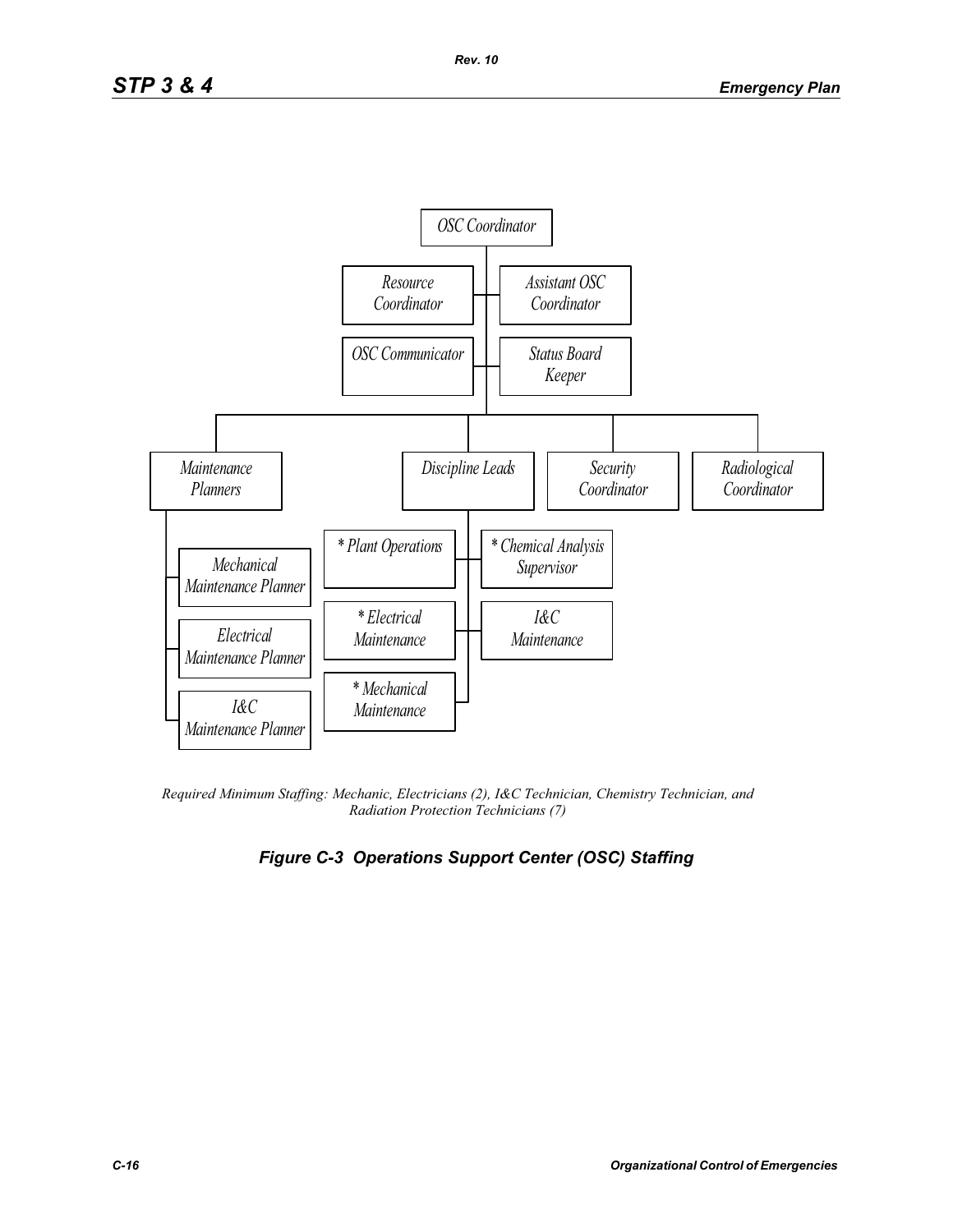

*\*Required Minimum Staffing*

# *Figure C-4 Emergency Operations Facility (EOF) Staffing*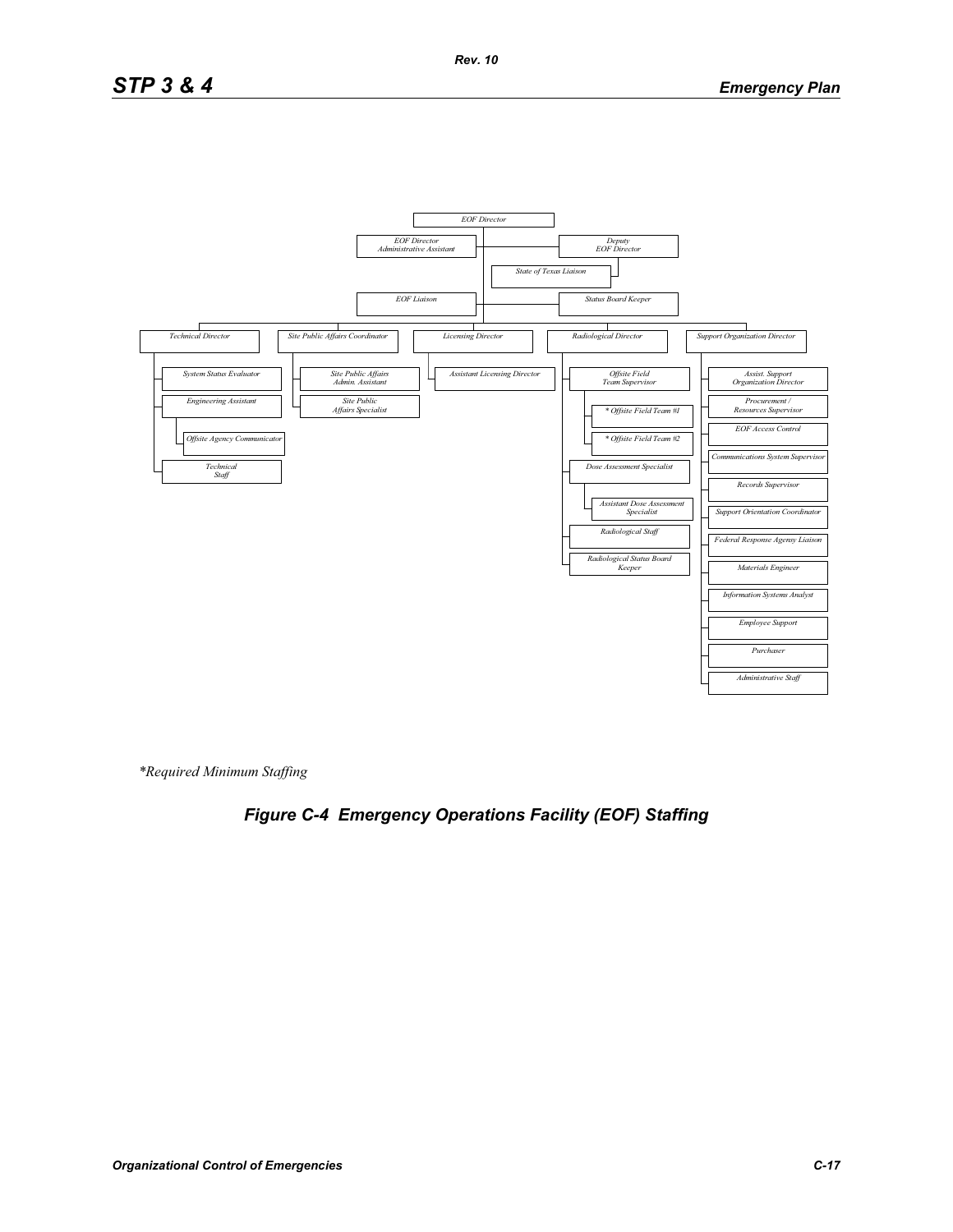

*\* Required Minimum Staffing*

*\*\* Supplied by Local Law Enforcement* 

## *Figure C-5 Joint Information Center (JIC) Staffing*